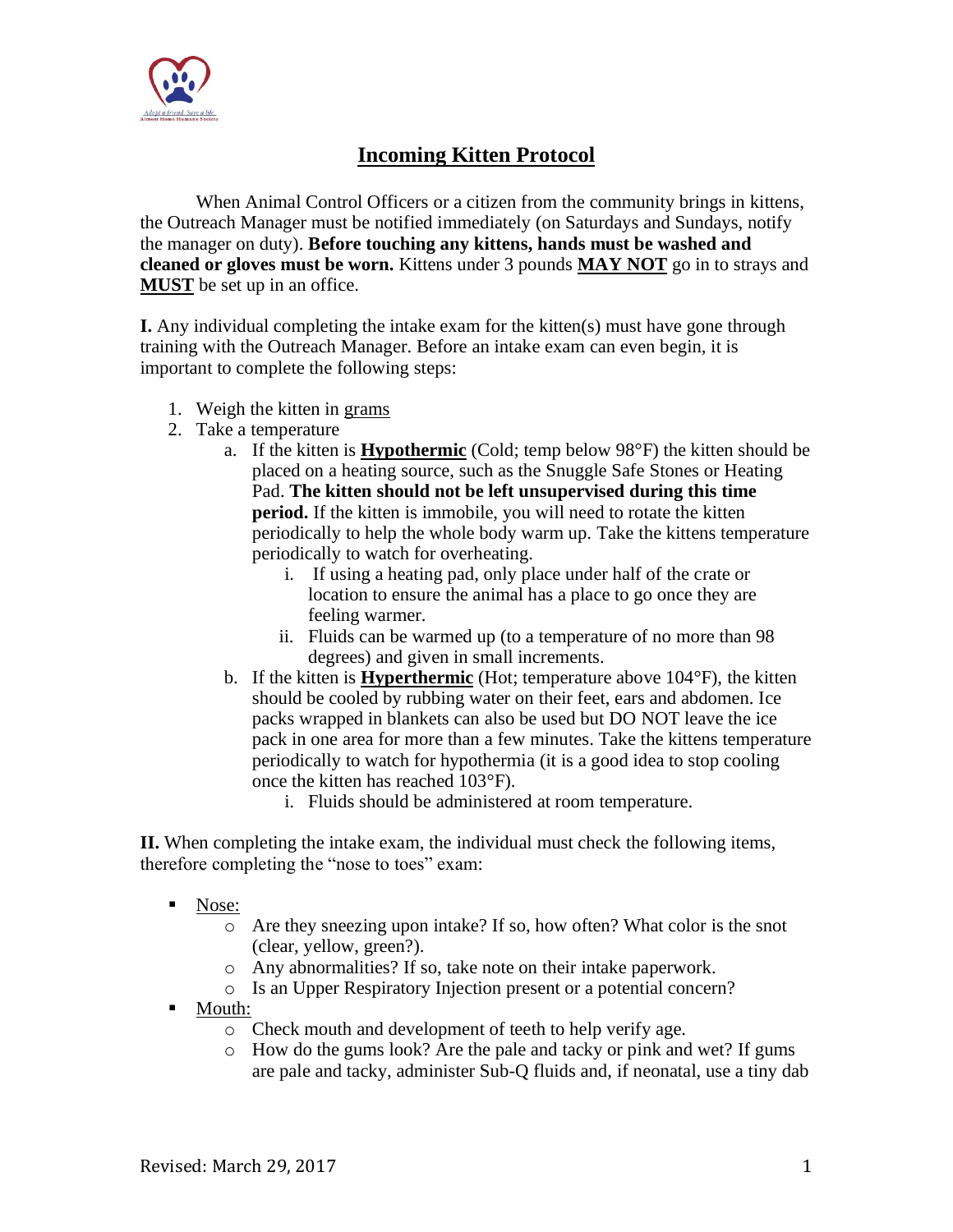

of Karo Syrup on their gums or tongue. It is best to put the dab on a q-tip then rub in those locations. Re-check in 10 minutes.

- Eyes:
	- $\circ$  Even if their eyes aren't open yet, it is important to wipe their eyes to help remove bacteria. This will help reduce the risk of conjunctivitis when the eyes open.
	- o Eyes open? Take note if there is there any discharge? If so, what color is it (clear, yellow, green)? Texture of the discharge (watery, crusty)? Any inflammation?
- Ears:
	- o If dirty, clean out with proper tools (q-tips and ear cleaner) and check for small white, sand-like specks. If seen, those are ear mites. Treat with 0.05cc of the pre-made Ivermectin solution per ear and note on intake form.
	- o If clean, please make note on intake form. Follow up in 2 weeks.
- Fur:
	- o Do you see live fleas? Flea dirt (black flecks on skin, will turn red if exposed to water)? If flea dirt is present, it is safe to assume fleas are around as well.
		- If the kitten is too small for flea treatment give a dawn dish bath **at the end of the exam process**. A small ring of dish soap can be placed around the kittens' neck to trap the fleas during the bath process as they try to go towards the head for safety. **Make sure the kitten is completely dry before returning to the litter or crate.** If the fleas are overwhelming, see the foster care coordinator for a safe way to remove them all.
		- If the kitten is at least 1.5lbs, administer a safe flea treatment after a bath has been completed.
	- o What is their hydration status? Placing your hands at their shoulder blades, pinch the skin upwards to make a small tent. Does the skin stay up or does it fall back in to place? If it falls back, how quickly? If it snaps back, they are well hydrated. If it is a slow descent, fluids should be given.
- Chest:
	- o When you listen to their heart, do you hear any swooshing sounds? If so, how loud is it? This is a heart murmur. Please make note on the intake sheet to ensure a recheck by a veterinarian is completed.
		- Kittens can fix their own heart murmurs. If the heart murmur is still present at 6 months, they will have the murmur for life. Most kittens fix their murmur by the time they are 2 months.
	- o Check the lungs.
		- Do you hear any crackling? Do you notice the kitten having difficulty breathing?
- Abdomen:
	- o Check umbilical cord location. Is it dry? Wet? Infected? Still intact?
	- o Is the abdomen tender, bloated, hard or soft? To help check, hold the kitten up under their elbows. If their belly is pear-shaped, it's a good indicator they have just eaten and they are full.